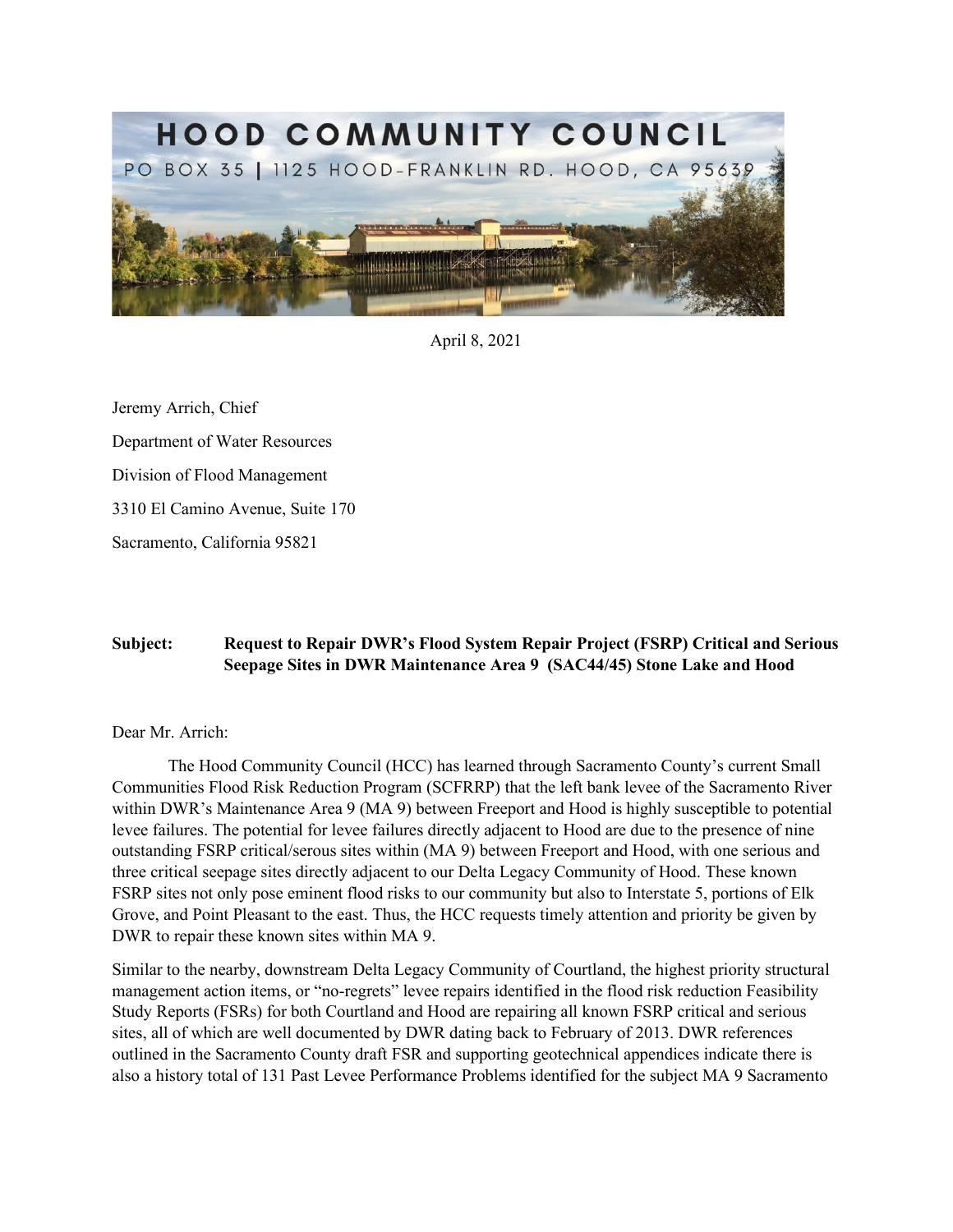River left (east) bank levee between Freeport and areas just south of Hood, all pointing to eminent flood risks to our Delta Legacy Community and areas east as previously noted.

 GEI Consultants in May of 2017. The TM indicates a high vulnerability rating for the subject MA 9 levee between Freeport and Hood containing the numerous documented repair sites and numerous levee performance issues. The noted TM and other documented FSRP reports, and cost estimates of \$7,140,000 over two years ago on January 28, 2019, with DWR staff, SAFCA staff, and Sacramento County staff/consultants representing Hood. At the time, DWR conveyed there were sufficient Prop 1E/84 bond funds available to design, permit and construct the remediation repairs. However, DWR was seeking local Included as a geotechnical appendix (Appendix A-2) to Sacramento County's FSR for the Delta Legacy Community of Hood, and attached hereto, is a Technical Memorandum (TM) prepared for SAFCA by (in 2010 dollars) for repairing just the documented five FSRP critical sites were reviewed and discussed partners (SAFCA and/or Sacramento County) to execute the work as DWR did not have readily available staff or in-house resources to conduct the work in a timely manner.

This letter is intended to simply remind DWR that these documented FSRP critical and serious sites require immediate, near term attention from DWR. Previous studies conducted by DWR, including pre feasibility FSRP investigations and CVFPP evaluations suggest baseline Expected Annual Damages (EAD) values for the area protected by MA 9 south of Freeport, could be as high as \$23,538,000 (in 2010 dollars); and by repairing the noted sites such damages could be lowered to an annual inundationreduction (IR) value as little as \$2,998,000. This represents an annual (IR) benefit of over \$20,000,000 which is favorably greater than the anticipated cost of completing the anticipated repairs (in 2010 dollars).

 The known repair sites have been determined to be critical for the protection of our Delta Legacy Community of Hood as further detailed in Sacramento County's StoryMap website <http://sacdelta.stormready.org>/ containing the draft FSR and supporting appendices. Please note that Hood is deemed a Disadvantaged Community (DAC), and we do not have a local maintaining agency (LMA) nor a reclamation district to represent our community. Hood is located entirely within the service boundaries of MA 9 (South) which also encompasses Stone Lakes, Point Pleasant and portions of Elk Grove.

 Similar to the FSRP sites near the community of Courtland, repair of the noted FSRP sites in MA 9, Stewardship Council's Delta Plan. The repairs would improve the levee and natural Sacramento River the reliability and resiliency of conveying SWP and CVP water through the North Delta. The repairs would also address the coequal goal of the Delta as an evolving place by increasing flood protection to the and annual crops. The adjoining lands just east of our community within the Primary Zone of the Delta also provide valuable wildlife habitat in the nearby Stone Lake(s) National and State wildlife refuges. particularly adjacent to Hood would be responsive to the coequal goals presented by the Delta corridor infrastructure that acts to convey water in the North Delta to the Delta Cross Channel, adding to Delta Legacy Community of Hood and several thousand acres of farmland that produce both permanent The HCC hereby requests DWR to seriously consider prioritizing and funding repair of the known critical repairs sites followed by the known serious sites, particularly the four sites closest to our community. Similar for the community of Courtland, we are requesting these repairs and deferred maintenance be considered by available programs that could initiate funding for planning and implementation, utilizing